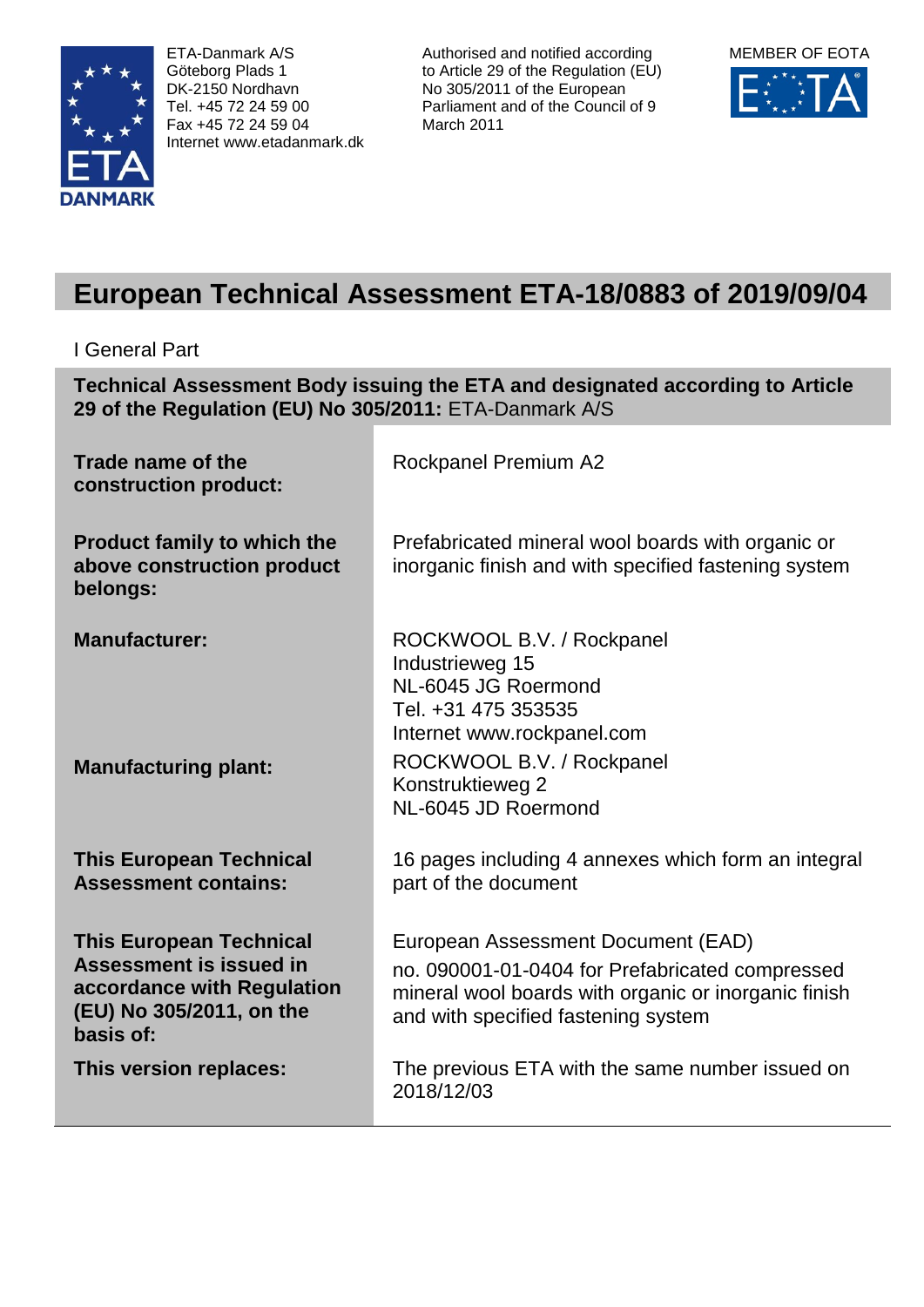Translations of this European Technical Assessment in other languages shall fully correspond to the original issued document and should be identified as such.

Communication of this European Technical Assessment, including transmission by electronic means, shall be in full (excepted the confidential Annex(es) referred to above). However, partial reproduction may be made, with the written consent of the issuing Technical Assessment Body. Any partial reproduction has to be identified as such.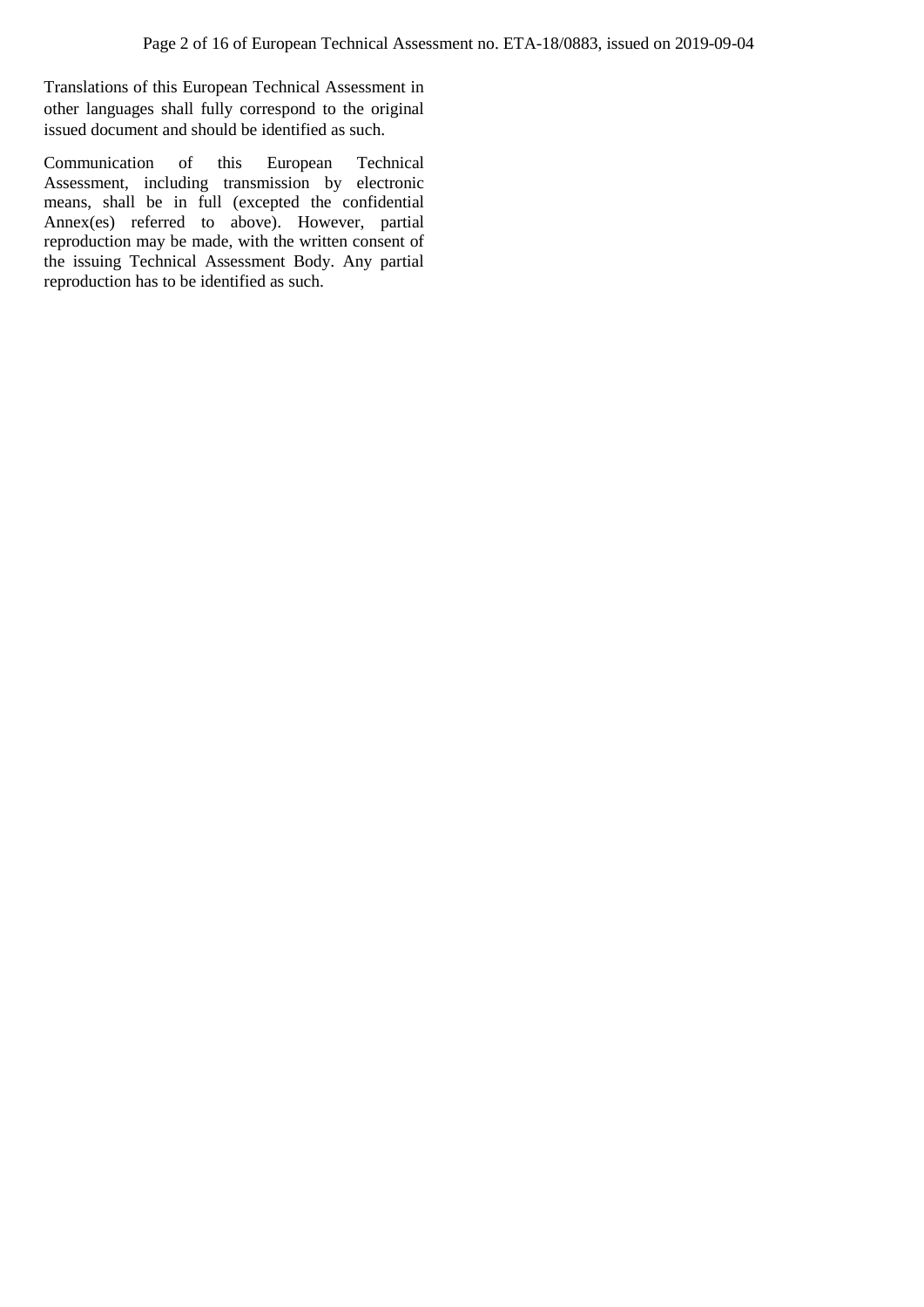## **II SPECIFIC PART OF THE EUROPEAN TECHNICAL ASSESSMENT**

## **1 Technical description of product and intended use**

## **Technical description of the product**

#### **General**

Rockpanel Premium A2 is made from prefabricated compressed Rockwool panels with thermo-hardening synthetic binders. The boards are fastened to aluminium or steel subframes. Fastening to the aluminium or steel subframe is carried out with corrosion resistant rivets, or a concealed anchoring system.

Mechanical fasteners, aluminium and steel profiles are specified by the ETA-holder.

The Rockpanel Premium A2 includes the ProtectPlus finish i.e. are surface treated with a four-layer waterborne polymer emulsion coating on one side, which has been provided with an extra anti-graffiti clear coat as a fifth layer on the colour coating.

The physical properties of the panels are indicated in Table 1.

## **Table 1:**

| <b>Property</b>                    | <b>Value</b>                         |  |
|------------------------------------|--------------------------------------|--|
| Thickness, nominal                 | 11                                   |  |
| Length, max                        | 3050 mm                              |  |
| Width, max                         | 1250 mm                              |  |
| Density, nominal                   | $1250 \text{ kg/m}^3$                |  |
| Bending strength, length and       | $f_{05} \geq 25.5$ N/mm <sup>2</sup> |  |
| width                              |                                      |  |
| Modulus of elasticity              | $m(E) \ge 4740$ N/mm <sup>2</sup>    |  |
| Thermal conductivity               | $0.55$ W/(m $\times$ K)              |  |
| EN 10456                           |                                      |  |
| Cumulative                         | dimensional   Length / Width: 0,064  |  |
| change %                           |                                      |  |
| Coefficient of<br>thermal          | $\alpha = 9.7 (10^{-6}$ °K $^{-1}$ ) |  |
| expansion, length and width        |                                      |  |
| Coefficient of moisture            | $0,206$ mm/m                         |  |
| expansion 23 $\degree$ C/50% RH to | after 4 days                         |  |
| 92% RH, length and width           |                                      |  |

#### **Finishes**

The finish is indicated in Table 2. The coating is provided in several colours and designs.

#### **Table 2:**

| Rockpanel            | Clear coat or                    |
|----------------------|----------------------------------|
| Premium A2:          | Clear coat with wood texture     |
| (water-borne         | "Woods" e.g.: Teak, Maple or     |
| polymer emulsion     | stone texture "Stones" e.g.:     |
| coating with anti-   | Mineral Chalk, Basalt Anthracite |
| graffiti clear coat) | or clear coat                    |
|                      | with metallic particles e.g.     |
|                      | Metallics Aluminium, Brilliant   |
|                      | Karbo, Chameleon                 |

#### **Colourfastness**

The colourfastness of the panels is indicated in table 3.

#### **Table 3:**

| <b>Property</b>                    | <b>Value (ISO 105 A02)</b> |
|------------------------------------|----------------------------|
| Colour fastness after              | ROCKPANEL Premium          |
| 5000 hours artificial              | $A2: 4$ or better          |
| weathering                         |                            |
| $(TR010 \text{ climate class } S)$ |                            |

#### **Subframes**

The panels are attached to the building by fixing to a subframe of aluminium or steel.

The minimum thickness of the vertical aluminium profiles is 1,5 mm. The aluminium is AW-6060, AW-6063, AW-6005A or equivalent according to EN 755-2. The R<sub>m</sub>/R<sub>p0,2</sub> value is 170/140 for profile T6 and 195/150 for profile T66.

The minimum thickness of the vertical steel profiles is either 1,0 mm [a] (steel quality is S320GD +Z EN 10346 number 1.0250, or equivalent for cold forming), or 1,5 mm [a] (steel quality EN 10025-2:2004 S235JR number 1.0038).

*[a] The minimum coating thickness (Z or ZA) is assessed by the corrosion rate (amount of corrosion loss in thickness per year) which depends on the specific outdoor atmospheric environment; the Zinc Life Time Predictor can be used to calculate the Corrosion Rate in m/y for a Z coating: <http://www.galvinfo.com:8080/zclp/>[copyright The International Zinc association]. The coating designation (classification which determines the coating mass) shall be agreed between the contractor and the building owner. Alternatively, a hot dip galvanized coating according to EN ISO 1461 can be used.*

#### **Joints**

#### **Aluminium profiles**

The horizontal joints between the panels can be open.

#### **Fasteners for the visible fixing system**

The panels are mechanically fixed to vertical aluminium or steel subframe. The mechanical fastening to aluminium subframe is carried out with EN AW-5019 (AIMg5) rivets, head diameter 14 mm, body diameter 5 mm, head colour coated. The mechanical fastening to steel subframe is carried out with either EN 10088 (no 1.4578) rivets, head diameter 15 mm, body diameter 5 mm, head colour coated, or EN 10088 (no 1.4567) rivets, head diameter 14 mm, body diameter 5 mm, head colour coated.

For correct fixing, a riveting tool with rivet spacer must be used, see Table 5a and Table 10 of the ETA.

The maximum fixing distances and hole diameter, appear from Tables 11, 12a and 12b of the ETA.

The installation method for the rivets with the use of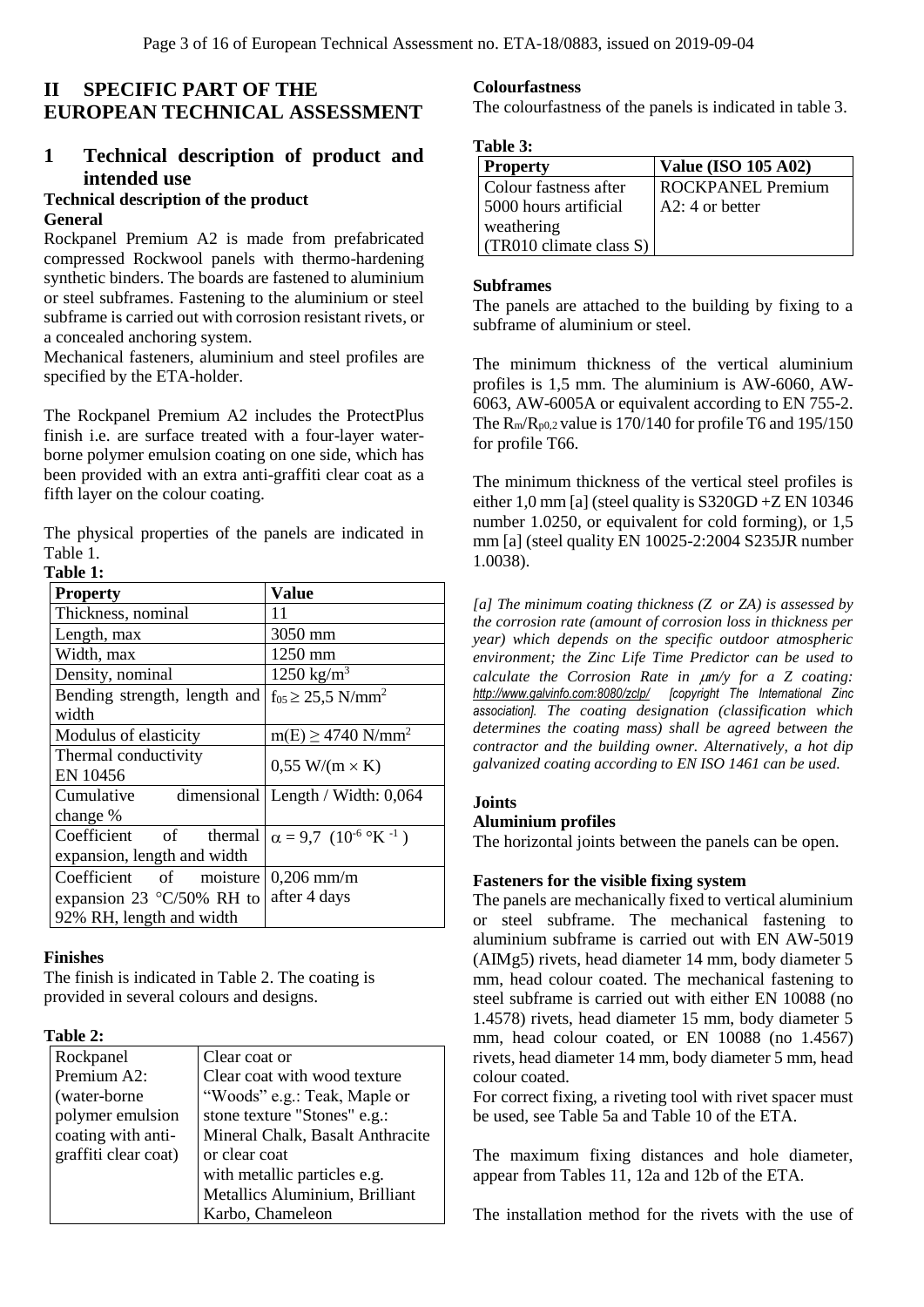fixed points and moving points appears from Annex 3, Table 11 and Figure 2 of the ETA.

Design value of the axial load appears from Annex 3, Table 10, Table 13a and Table 13b of the ETA.

#### **Fasteners for the concealed anchoring system**

Secret fixing clips are attached to the back of the panels by means of two SFS TU-S 6x13 blind fasteners (no 1.4401 according to EN 10088) for each clip. Horizontal channel profiles are fixed to the vertical 'T' and or 'L' profiles.

## **2 Specification of the intended use in accordance with the applicable EAD**

The boards are intended for external cladding and for fascias and soffits according to Figure 1a and 1b. The cladding on vertical aluminium or steel subframe with mechanically fixed boards shall be carried out with ventilated cavities at the back.

The provisions made in this European Technical Assessment are based on an assumed intended working life of the kit of 50 years.

In addition, for aluminium support systems intended to be used for facades:

In some member states national climate conditions may reduce the service life of the aluminium support system to 35 years or more.

An additional assessment of the aluminium support system might be necessary to comply with Member State regulations or administrative provisions.

The indications given on the working life cannot be interpreted as a guarantee given by the producer or Assessment Body, but are to be regarded only as a means for choosing the right products in relation to the expected economically reasonable working life of the works.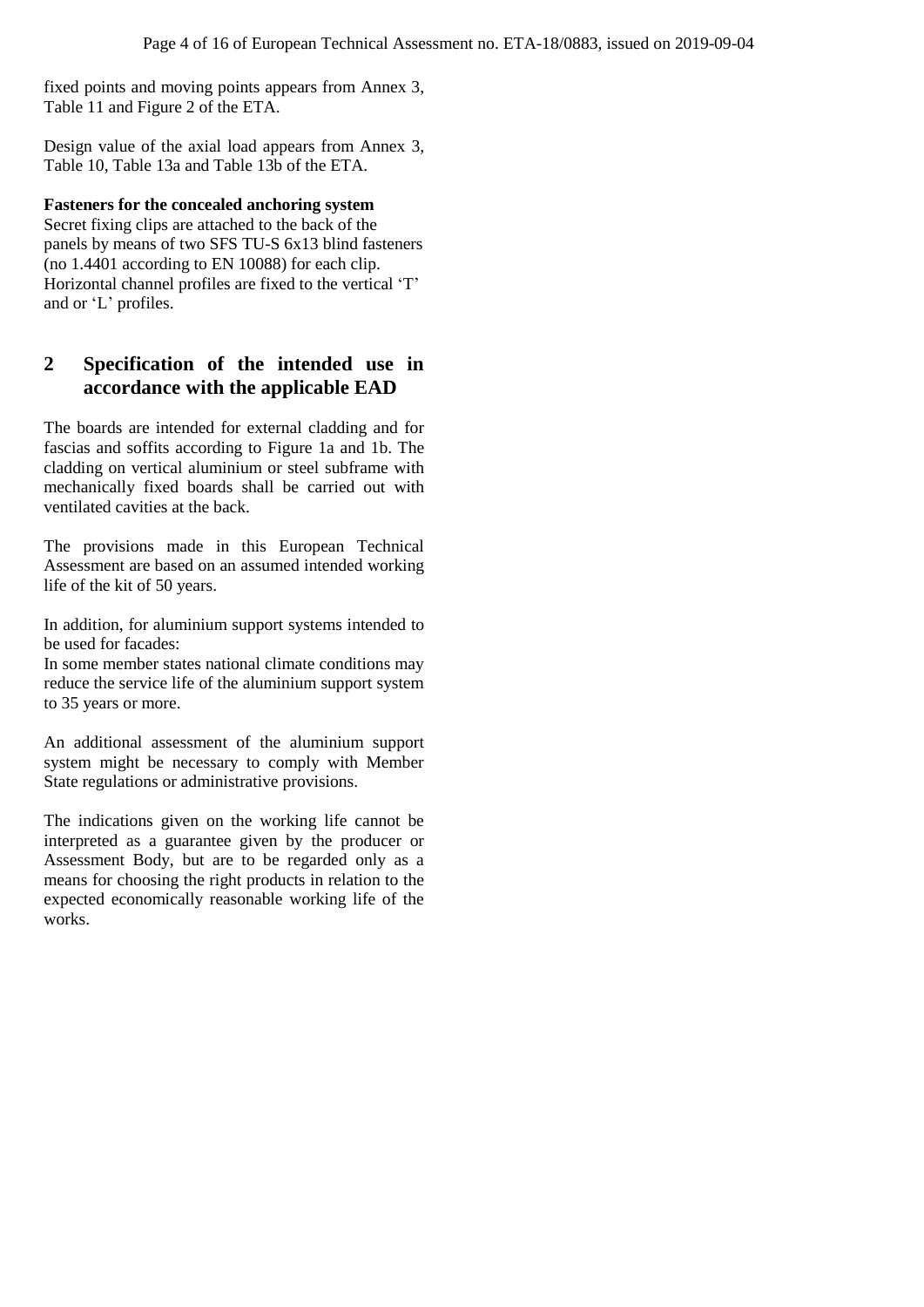| <b>Characteristic</b>                                                     | <b>Assessment of characteristic</b>                                                                                                                                                                    |  |
|---------------------------------------------------------------------------|--------------------------------------------------------------------------------------------------------------------------------------------------------------------------------------------------------|--|
| 3.2 Safety in case of fire (BWR 2)                                        |                                                                                                                                                                                                        |  |
| Reaction to fire                                                          | The aluminium profiles are classified as <b>Euroclass A1</b>                                                                                                                                           |  |
|                                                                           | Classification of panel: See table 4                                                                                                                                                                   |  |
| Hygiene, health and the environment<br>3.3 <sub>1</sub><br><b>(BWR 3)</b> |                                                                                                                                                                                                        |  |
| Dangerous substances                                                      | The kit does not contain/release dangerous substances<br>specified in TR 034, dated April 2013 <sup>*</sup> , except<br>Formaldehyde concentration $0,0105$ mg/m <sup>3</sup> Formaldehyde<br>class E1 |  |
|                                                                           | The used fibres are not potential carcinogenic<br>No biocides are used in the ROCKPANEL boards<br>No flame retardant is used in the boards<br>No cadmium is used in the boards.                        |  |
| Water vapour permeability                                                 | No Performance Assessed                                                                                                                                                                                |  |
| Water permeability incl. joints for non-<br>ventilated applications       | No Performance Assessed                                                                                                                                                                                |  |
| Drainability                                                              | No Performance Assessed                                                                                                                                                                                |  |

## **3 Performance of the product and references to the methods used for its assessment**

#### **3.4 Safety and accessibility in use (BWR 4)**

In absence of national regulations, the design values  $X_d$  may be calculated as indicated in the ETA (see Table 13a & 13b). Below is mentioned the safety factors which has been used in the calculation of the design values.

| Pull-out resistance of fasteners  | <b>Rivets aluminium or stainless steel:</b><br>Fastener specification according to Table 5a.<br>Annex 3 Table 13a row $(15)$ contains the characteristic pull-<br>out strength.                                                                                                                                                                                                                                |
|-----------------------------------|----------------------------------------------------------------------------------------------------------------------------------------------------------------------------------------------------------------------------------------------------------------------------------------------------------------------------------------------------------------------------------------------------------------|
| Pull-through resistance of boards | <b>Rivets aluminium or stainless steel:</b><br>Fastener specification according to Table 5a.<br>Characteristic pull-through for three different fixing<br>locations. Annex 3 Table 13 row (7) contains the design<br>value of the pull-through resistance for the different fixing<br>locations.                                                                                                               |
| Pull-out resistance of boards     | <b>TU-S blind fastener:</b><br>Fastener specification according to Table 5b.<br>Annex 3 Table 13b row 7 contains the design value of the<br>pull-out strength.                                                                                                                                                                                                                                                 |
| Wind load resistance              | <b>Rivets aluminium or stainless steel:</b><br>Fastener specification according to Table 5a.<br>Annex 3 Table 13a row $(9)$ contains the average wind load<br>resistance $(N/m2)$ .<br>Kit failure due to failure of the boards, failure of the rivet<br>head or pull-through of the rivet.<br>Maximum deformations in the wind load tests for M/E/C:<br>29/35/33 (span 600/600 and 43/45/40 for span 750/750. |
|                                   | <b>TU-S blind fastener:</b><br>Fastener specification according to Table 5b.<br>Annex 3 Table 13b row 9 contains the average wind load<br>resistance.<br>Kit failure due to conus failure of the concealed fixing.<br>Maximum deformations in the wind load tests for M/E/C:<br>21/19/26 (E/C: span 750/600 and for M: span 750/520).                                                                          |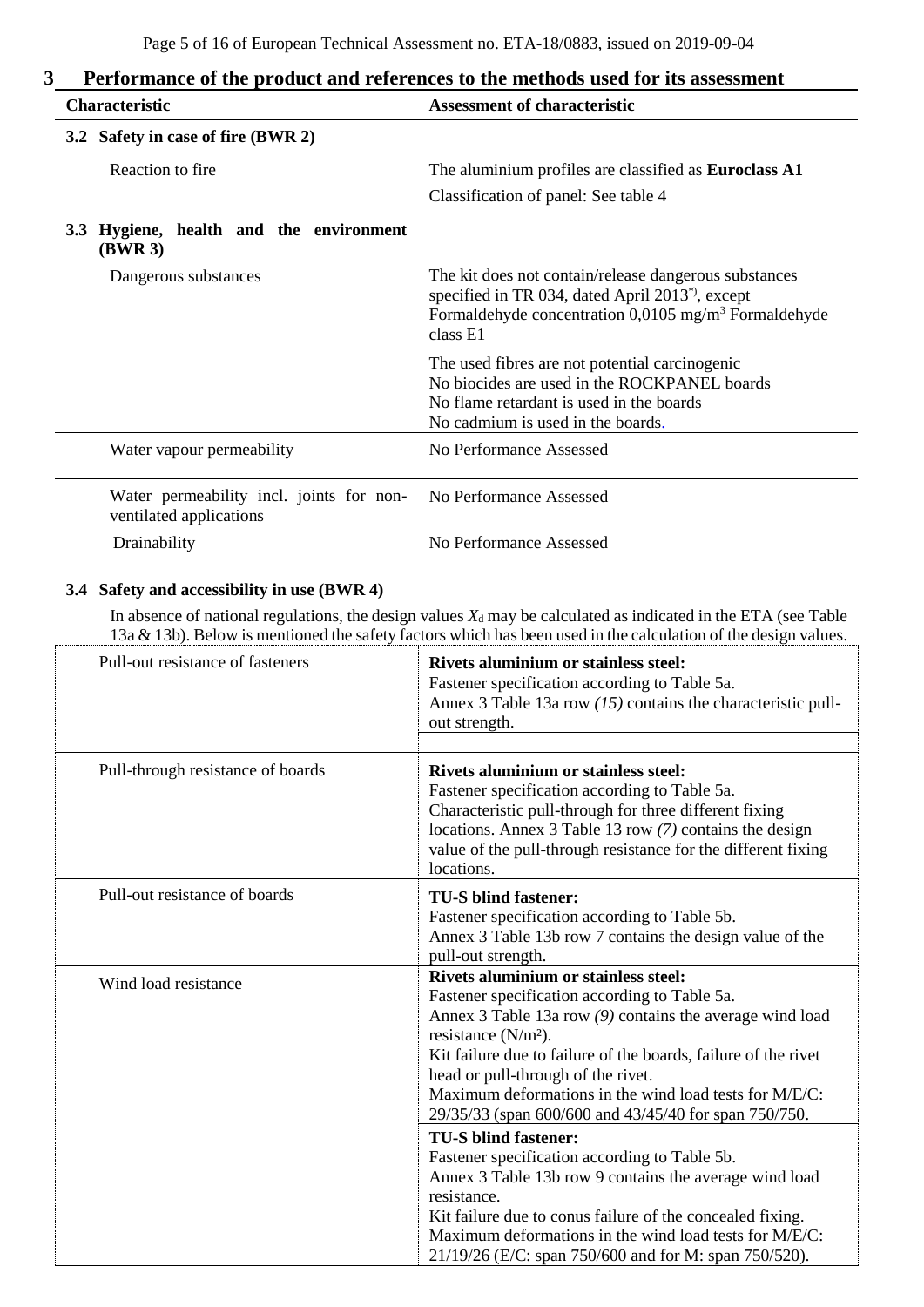| Characteristic                                                                                                                                                                                                                                                                                                                                                                                                                                                                                                            | <b>Assessment of characteristic</b>                                                                                                                                                                                                                                                                                                                                                                                                                                                                                                                                                                                                                                                                                            |
|---------------------------------------------------------------------------------------------------------------------------------------------------------------------------------------------------------------------------------------------------------------------------------------------------------------------------------------------------------------------------------------------------------------------------------------------------------------------------------------------------------------------------|--------------------------------------------------------------------------------------------------------------------------------------------------------------------------------------------------------------------------------------------------------------------------------------------------------------------------------------------------------------------------------------------------------------------------------------------------------------------------------------------------------------------------------------------------------------------------------------------------------------------------------------------------------------------------------------------------------------------------------|
| Design values of axial loads<br>Design value $X_d$ obtained by dividing the<br>characteristic value $X_k$ by a partial factor<br>$\gamma_M$ : $X_d = X_k / \gamma_M$<br>The design value $X_d$ of a material property<br>can be expressed in general terms as $X_d =$<br>$\eta * X_k / \gamma_m$ . (EN 1990 section 6.3.3)<br>$\eta$ is the mean value of the conversion factor<br>taking into account – volume and scale<br>effects, – effects of moisture and<br>temperature, and $-$ any other relevant<br>parameters. | <b>Rivets aluminium or stainless steel:</b><br>The design value of the axial load $X_d = \eta * X_k / \gamma_m$ for the<br>combination rivet and 11 mm Premium A2 boards can be<br>found in Annex 3 Table 13a row (18).<br>The following material factors have been used:<br>For Rockpanel $\gamma_m = 1.6$ .<br>For the combination rivet and Premium A2:<br>$-\gamma_{\rm m} = 1,6$ and $\eta = 0,8$<br>- for the connection rivet-subframe $\gamma_M = 1,25$<br>The conversion factor $\eta$ depends on the fixing type:<br>rivet fixing: $\eta = 0.8$<br>concealed fixing: $\eta = 0.61$ for hangers located in the<br>'centre' and 'edges' of the panel; $\eta = 0.51$ for<br>hangers located in the corner of the panel. |
| Characteristic shear strength rivet fixings -<br>Average values                                                                                                                                                                                                                                                                                                                                                                                                                                                           | Rivet fixing: 2194 N                                                                                                                                                                                                                                                                                                                                                                                                                                                                                                                                                                                                                                                                                                           |
| Characteristic shear strength fixing clip<br>with two anchors:                                                                                                                                                                                                                                                                                                                                                                                                                                                            | Load 0° Secret fixing clip in the 'Corner': 3279 N<br>Load $60^{\circ}$ relative to the plane of the panel: 973 N<br>Load $30^{\circ}$ relative to the plane of the panel: 1441 N                                                                                                                                                                                                                                                                                                                                                                                                                                                                                                                                              |
| Deformation shear (parallel to the plane of<br>the panel)                                                                                                                                                                                                                                                                                                                                                                                                                                                                 | Rivet fixing: 4.4 mm<br>Secret fixing clip with two anchors: 2,5 mm                                                                                                                                                                                                                                                                                                                                                                                                                                                                                                                                                                                                                                                            |
| Impact resistance                                                                                                                                                                                                                                                                                                                                                                                                                                                                                                         | See Table 6a for rivet fixing and table 6b for the concealed<br>fixing. See annex 4 table 14 for use category                                                                                                                                                                                                                                                                                                                                                                                                                                                                                                                                                                                                                  |
| Dimensional stability                                                                                                                                                                                                                                                                                                                                                                                                                                                                                                     | See Table 7                                                                                                                                                                                                                                                                                                                                                                                                                                                                                                                                                                                                                                                                                                                    |
| Wind load resistance                                                                                                                                                                                                                                                                                                                                                                                                                                                                                                      | See Table 8 and 9; for the locations see Table 10                                                                                                                                                                                                                                                                                                                                                                                                                                                                                                                                                                                                                                                                              |
| Mechanical resistance                                                                                                                                                                                                                                                                                                                                                                                                                                                                                                     | See section 1, Table 1                                                                                                                                                                                                                                                                                                                                                                                                                                                                                                                                                                                                                                                                                                         |
| 3.7<br>Sustainable use of natural resources<br>(BWR7)                                                                                                                                                                                                                                                                                                                                                                                                                                                                     | No Performance Assessed                                                                                                                                                                                                                                                                                                                                                                                                                                                                                                                                                                                                                                                                                                        |

## **3.8 Aspects of durability**

| Resistance to Hygrothermal cycles | Pass |
|-----------------------------------|------|
| Resistance to Xenon Arc exposure  | Pass |

\*) In addition to the specific clauses relating to dangerous substances contained in this European technical Assessment, there may be other requirements applicable to the products falling within its scope (e.g. transposed European legislation and national laws, regulations and administrative provisions). In order to meet the provisions of the Construction Products Regulation, these requirements need also to be complied with, when and where they apply.

#### **Reaction to fire**

| <b>Table 4.</b> Euroclass classification of construction with Rockpanel Premium A2    |                                     |             |  |  |
|---------------------------------------------------------------------------------------|-------------------------------------|-------------|--|--|
| Ventilated or non-ventilated<br>Vertical aluminium or steel profiles<br>Fixing method |                                     |             |  |  |
| Mechanically fixed                                                                    | Ventilated with $\geq 20$ mm cavity | $A2-s1, d0$ |  |  |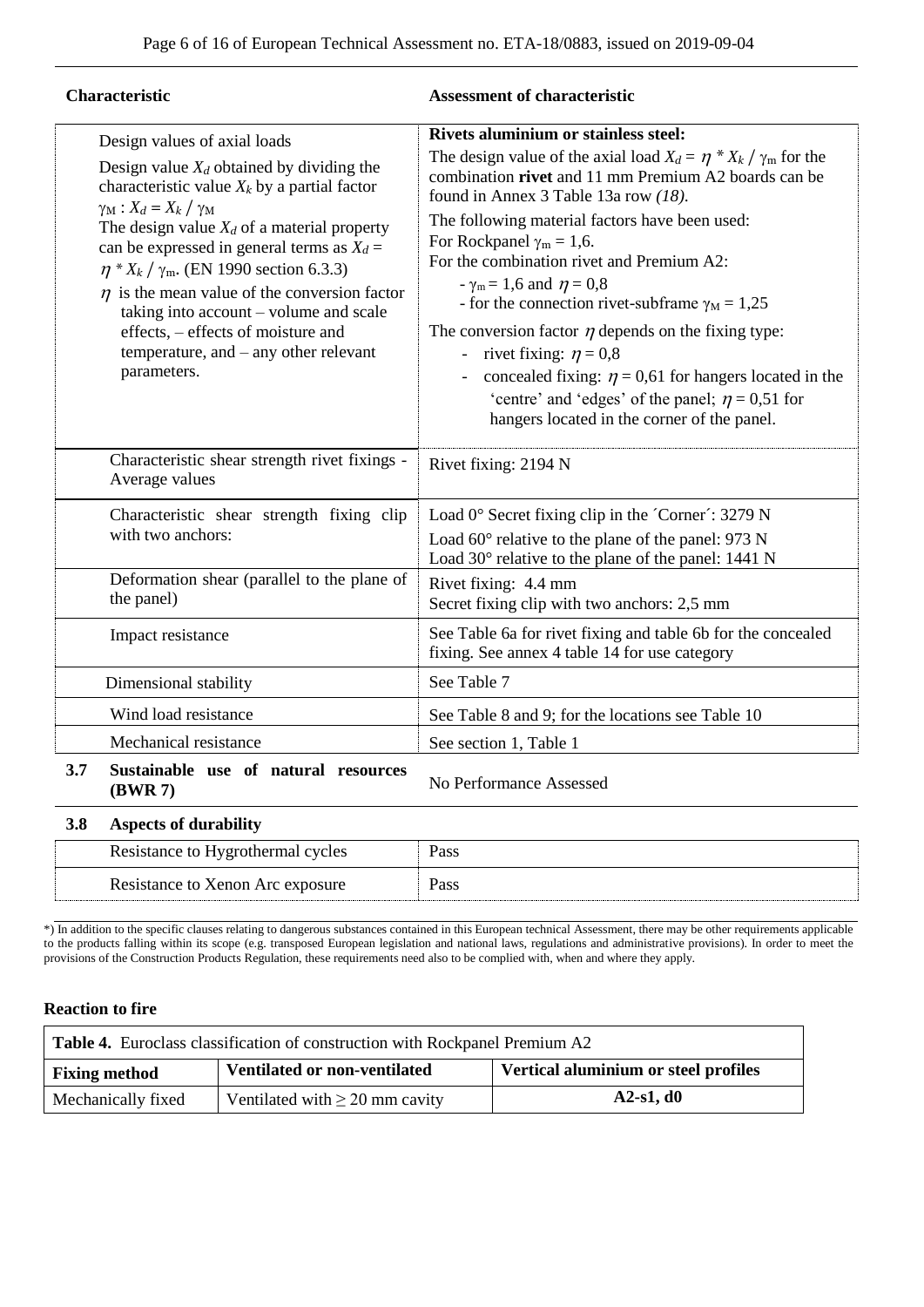#### **Field of application**

Further to the limitations described in section 1 of the ETA, the following field of application applies.

#### **Euroclass classification**

The classification mentioned in table 4 is valid for the following end use conditions:

Mounting:

- Mechanically fixed to a metal subframe
- The panels are backed with min. 50 mm mineral wool insulation with density 30-70 kg/ $m<sup>3</sup>$ according to EN 13162 with a cavity between the panels and the insulation

Substrates:

• Concrete walls, masonry walls

Insulation:

- Ventilated constructions: The subframe is backed with min. 50 mm mineral wool insulation with density 30-70 kg/m<sup>3</sup> according to EN 13162 with a cavity of minimal 20 mm between the panels and the insulation
- Results are also valid for all greater thickness of mineral wool insulation layer with the same density and the same or better reaction to fire classification
- Results are also valid for the panels without insulation, if the substrate chosen according to EN 13238 is made of panel with Euro-class A1 or A2 (e.g. fibre-cement panels)

Subframe:

Test results are only valid for a metal subframe

Fixings:

- Results are also valid with higher density of the fixing devices
- Test results are also valid for all the mechanical fixings

#### Cavity:

- Unfilled
- The depth of the cavity is minimum 20 mm
- Test results are also valid for other higher thickness of air space between the back of the board and the insulation behind the subframe

#### Joints:

- Vertical joints are without a gasket backing and horizontal joints can be open or closed with an aluminium profile
- The result from a test with an open horizontal joint is also valid for the same type of panel used in applications with horizontal joints closed by steel or aluminium profiles
- Max joint width: 8 mm

The classification is also valid for the following product parameters:

Thickness:

• Nominal 11 mm

#### Density

• Nominal  $1250 \text{ kg/m}^3$ 

#### **Aspects related to the performance of the product**

All materials shall be manufactured by ROCKWOOL B.V. or by subcontractors under the responsibility of ROCKWOOL B.V.

The European Technical Assessment is issued for the product on the basis of agreed data/information, deposited with ETA-Danmark, which describes the product that has been assessed and judged. Changes to the product or production process, which could result in this deposited data/information being incorrect, should be notified to ETA-Danmark before the changes are introduced. ETA-Danmark will decide whether or not such changes affect the ETA and consequently the validity of the CE marking on the basis of the ETA and if so whether further assessment or alterations to the ETA, shall be necessary.

Installation details and application details for the man on site are given by ROCKWOOL B.V. / Rockpanel in the manufacturer's application guide technical dossier which forms part of the documentary material for this ETA. On every pallet label and/or on the protective film of every board the website is printed which guides the end user to the most actual information.

The boards are in general mounted with a joint width of between 5 and 8 mm.

If junctions are to be sealed, only durable sealants should be used with a good adhesion on the edges of the boards and a good UV-stability. To prevent sticking to the subframe, a PE-film or tape can be used.

The boards for external cladding shall not be fixed over building or settlement joints. Where settlement joints are located in the building the same movements of the building and substructure shall be possible in the external cladding.

The holes for the rivet fixings are drilled into the panels not less than 20 mm from a vertical edge and 50 mm from a horizontal edge. For correct fixing, a riveting tool with rivet spacer must be used.

The holes for the undercut anchors are drilled into the panels not less than 80 mm from a horizontal edge and not less than 80 mm from a vertical edge (centre from the two fixings). For correct drilling a  $6,0$  mm blind hole drill with depth control must be used.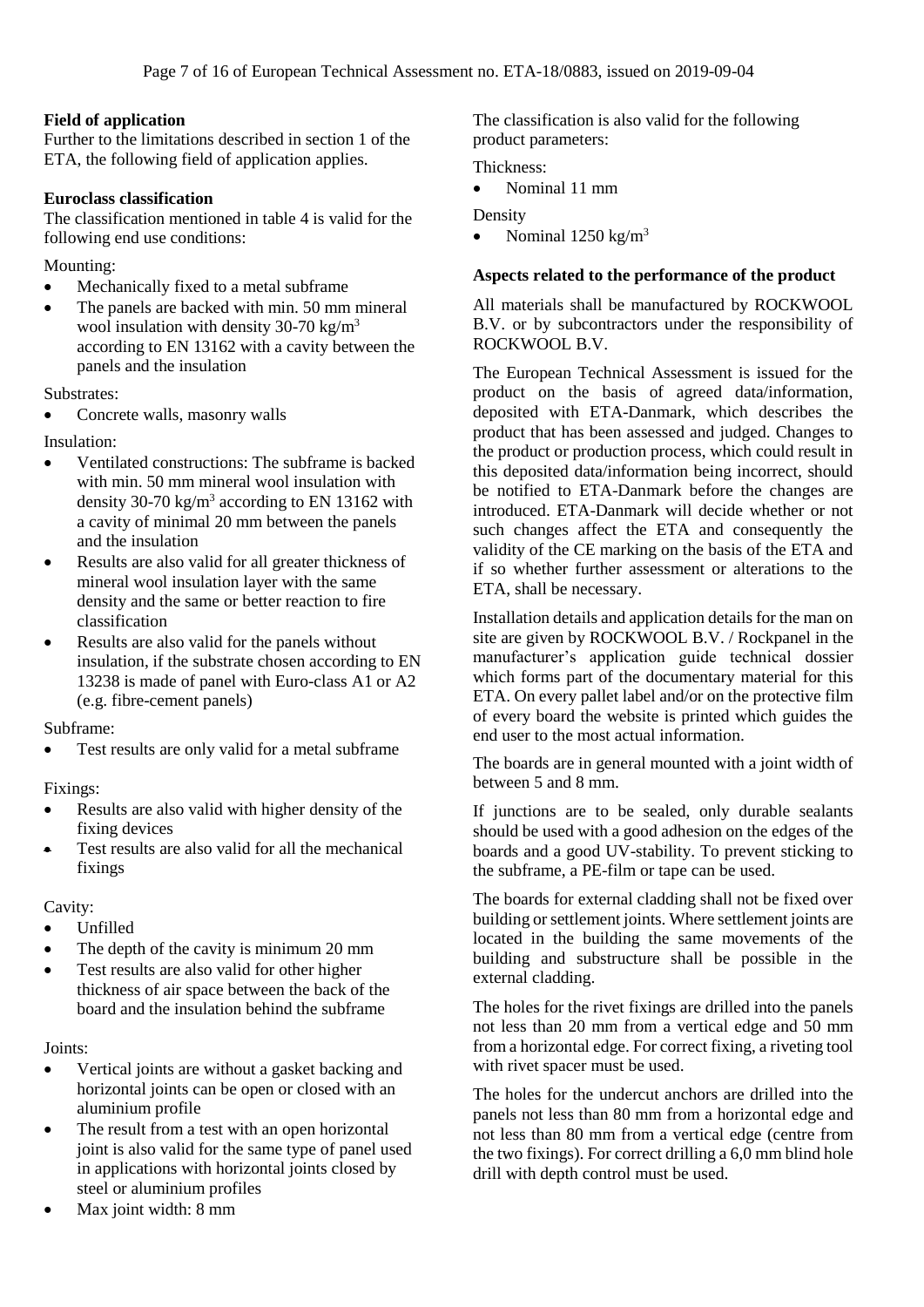## **4 Attestation and verification of constancy of performance (AVCP)**

#### **4.1 AVCP system**

According to the decision 2003/640/EC of the European Commission as amended, the system(s) of assessment and verification of constancy of performance (see Annex V to Regulation (EU) No 305/2011) is 1, since there is a clearly identifiable stage in their production which results in an improvement of fire performance due to the limiting of organic material.

## **5 Technical details necessary for the implementation of the AVCP system, as foreseen in the applicable EAD**

Technical details necessary for the implementation of the AVCP system are laid down in the control plan deposited at ETA-Danmark prior to CE marking

Issued in Copenhagen on 2019-09-04 by

Thomas Bruun Managing Director, ETA-Danmark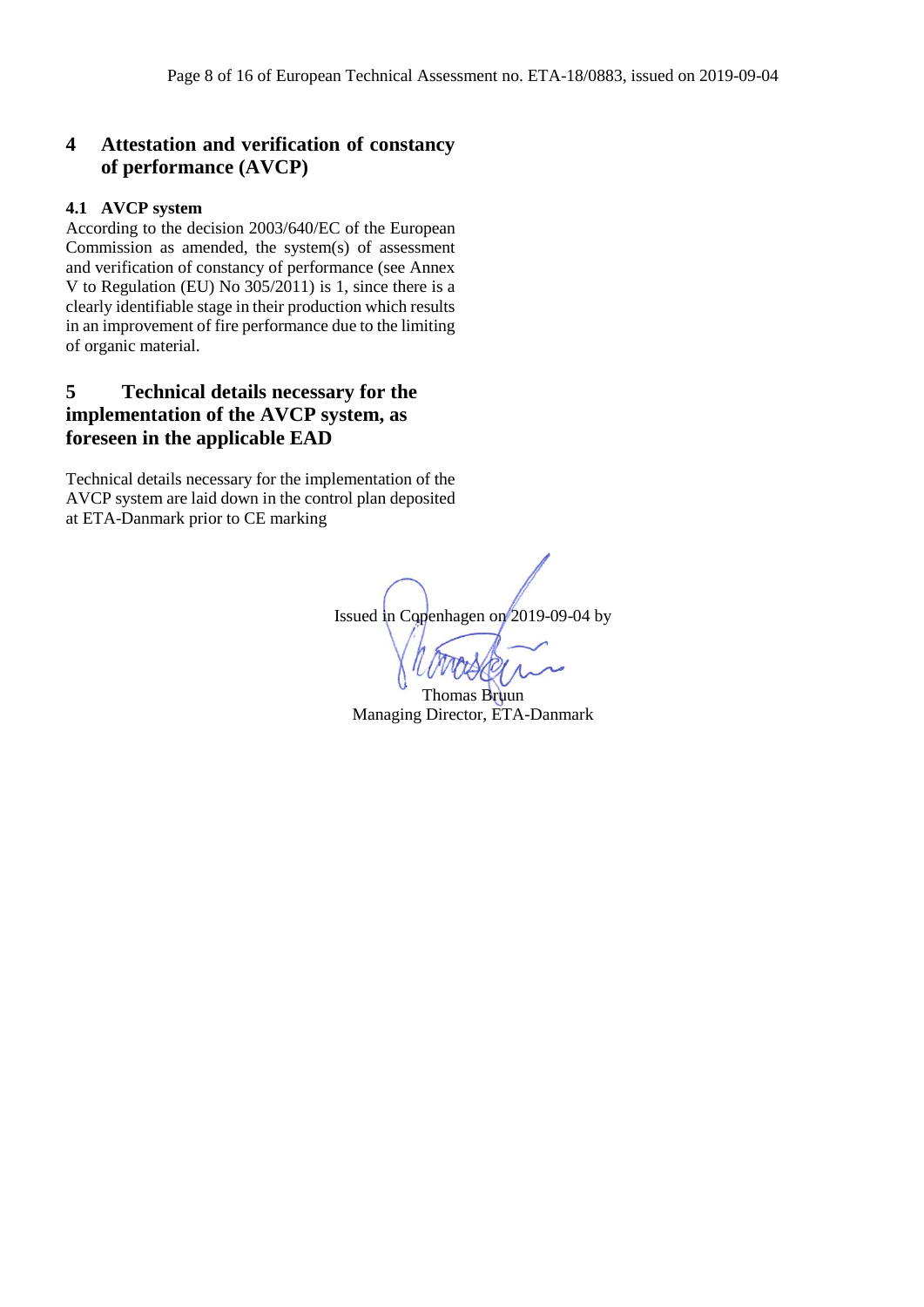**Annex 1 Pre-fabricated compressed mineral wool boards with organic or inorganic finish**

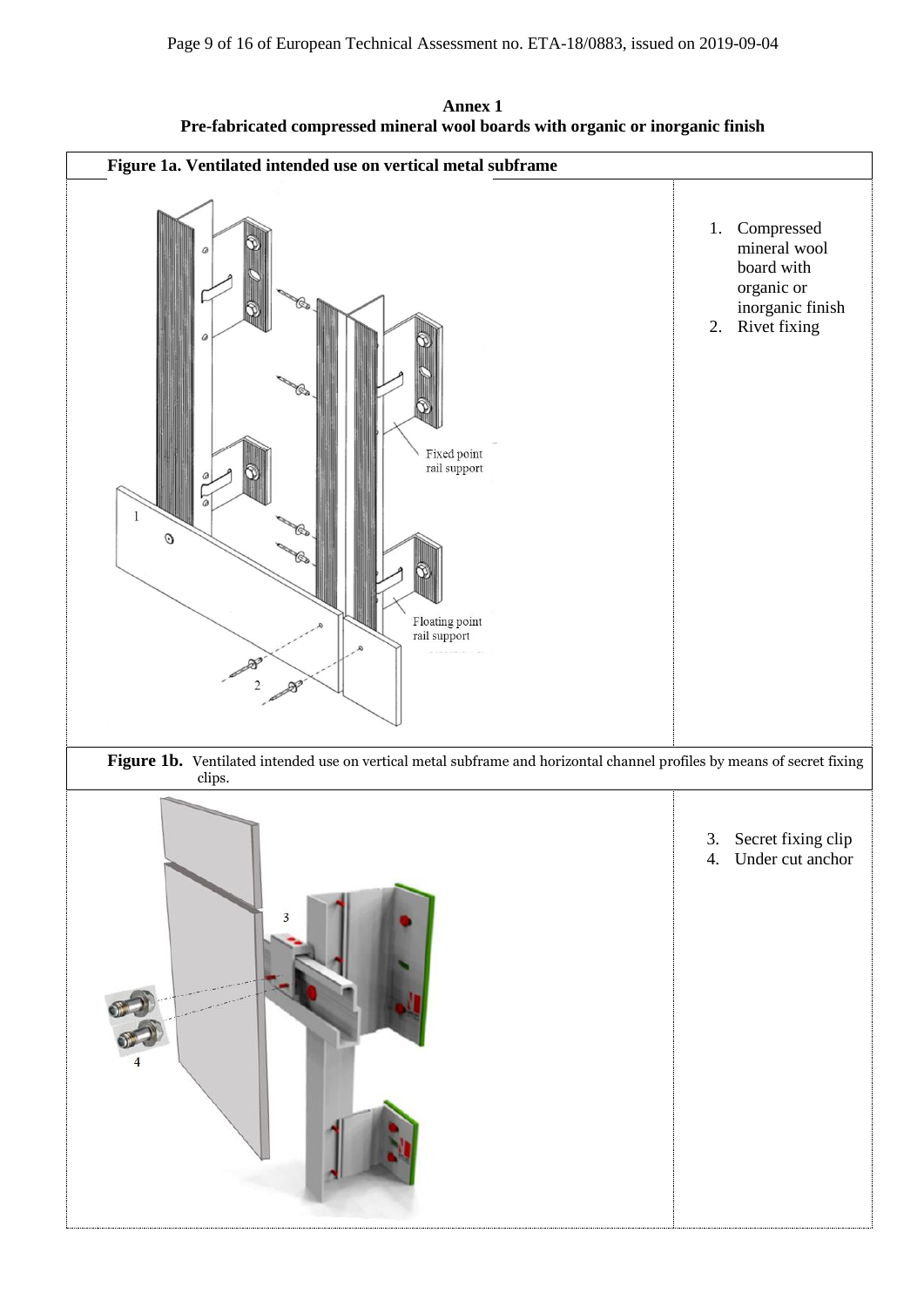#### **Annex 2 Fastener specification**

#### **Table 5a - Fastener specification for metal sub-frames**

| <b>Rivet aluminium or stainless steel</b> |                      |                     |                      |                       |                       |
|-------------------------------------------|----------------------|---------------------|----------------------|-----------------------|-----------------------|
|                                           |                      | <b>SFS</b>          | <b>SFS</b> Stainless | <b>MBE</b>            | <b>MBE</b> stainless  |
|                                           |                      | Aluminium           | steel A4 [a]         | Aluminium             | steel [b]             |
|                                           | AP14-50210-S<br>Code |                     | SSO-D15-50180 [d]    | 129407                | 1290806[e]            |
|                                           | <b>Body</b>          | aluminium EN        | stainless steel      | aluminium EN          | stainless steel       |
|                                           |                      | AW-5019             | material number      | AW-5019               | material number       |
|                                           |                      | $(AlMg5)$ in        | 1.4578 in            | $(AlMg5)$ in          | 1.4567 in             |
|                                           |                      | accordance with     | accordance with EN   | accordance with       | accordance with       |
|                                           |                      | EN 755-2            | 10088                | EN 755-2              | <b>EN 10088</b>       |
|                                           | Mandrel              | stainless steel     | stainless steel      | stainless steel       | stainless steel       |
|                                           |                      | material number     | material number      | material number       | material number       |
|                                           |                      | 1.4541 in           | 1.4541 in            | 1.4541 in             | 1.4541 in             |
|                                           |                      | accordance with     | accordance with EN   | accordance with       | accordance with       |
|                                           |                      | <b>EN 10088</b>     | 10088                | <b>EN 10088</b>       | <b>EN 10088</b>       |
|                                           | Pull-out             | $F_{mean,n} = 2038$ | $F_{mean,n} = 1428$  | $F_{mean, 10} = 2318$ | $F_{mean, 10} = 3212$ |
|                                           | strength             | $s = 95$            | $s = 54$             | $s = 85$              | $s = 83$              |
|                                           |                      | $F_{u,5} = 1882$    | $F_{u,5} = 1339$     | $F_{u,5} = 2155$      | $F_{u,5} = 3052$      |
|                                           | d <sup>1</sup>       | 5                   | 5                    | 5                     | 5                     |
|                                           | d <sup>2</sup>       | 14                  | 15                   | 14                    | 14                    |
|                                           | $d^3$                | 2,7                 | 2,7                  | 2,7                   | 2,95                  |
|                                           | 1                    | 21                  | 18                   | 21                    | 16                    |
|                                           | $\mathbf{k}$         | 1,5                 | 1,5                  | 1,5                   | 1,5                   |
|                                           | profile              | aluminium           | steel                | aluminium             | steel                 |
|                                           |                      | $t \geq 1.5$ mm     | $t \geq 1,0$ mm [a]  | $t \geq 1,8$ mm       | $t \geq 1.5$ mm [b]   |

- [a]: The minimum thickness of the vertical steel profiles is 1,0 mm. The steel quality is S320GD +Z EN 10346 number 1.0250 (or equivalent for cold forming). For minimum coating thickness see [c]
- [b]: The minimum thickness of the vertical steel profiles is 1,5 mm. The steel quality is EN 10025-2:2004 S235JR number 1.0038. For minimum coating thickness see [c]
- [c]: The minimum coating thickness (Z or ZA) is assessed by the corrosion rate (amount of corrosion loss in thickness per year) which depends on the specific outdoor atmospheric environment (the Zinc Life Time Predictor can be used to calculate the Corrosion Rate in  $\mu$ m/y for a Z coating: <http://www.galvinfo.com:8080/zclp/> (copyright The International Zinc association).

The coating designation (classification which determines the coating mass) shall be agreed between the contractor and the building owner.

Alternatively, a hot dip galvanized coating according to EN ISO 1461 can be used.

- [d]: In the event of application onto steel > 2 mm the same rivet should by applied with higher clamping thickness i.e. SSO-D15 50220 with a length of 22 mm.
- [e]: In the event of application onto steel > 2 mm the same rivet should by applied with higher clamping thickness i.e. Code 1290807 with a length of 20 mm.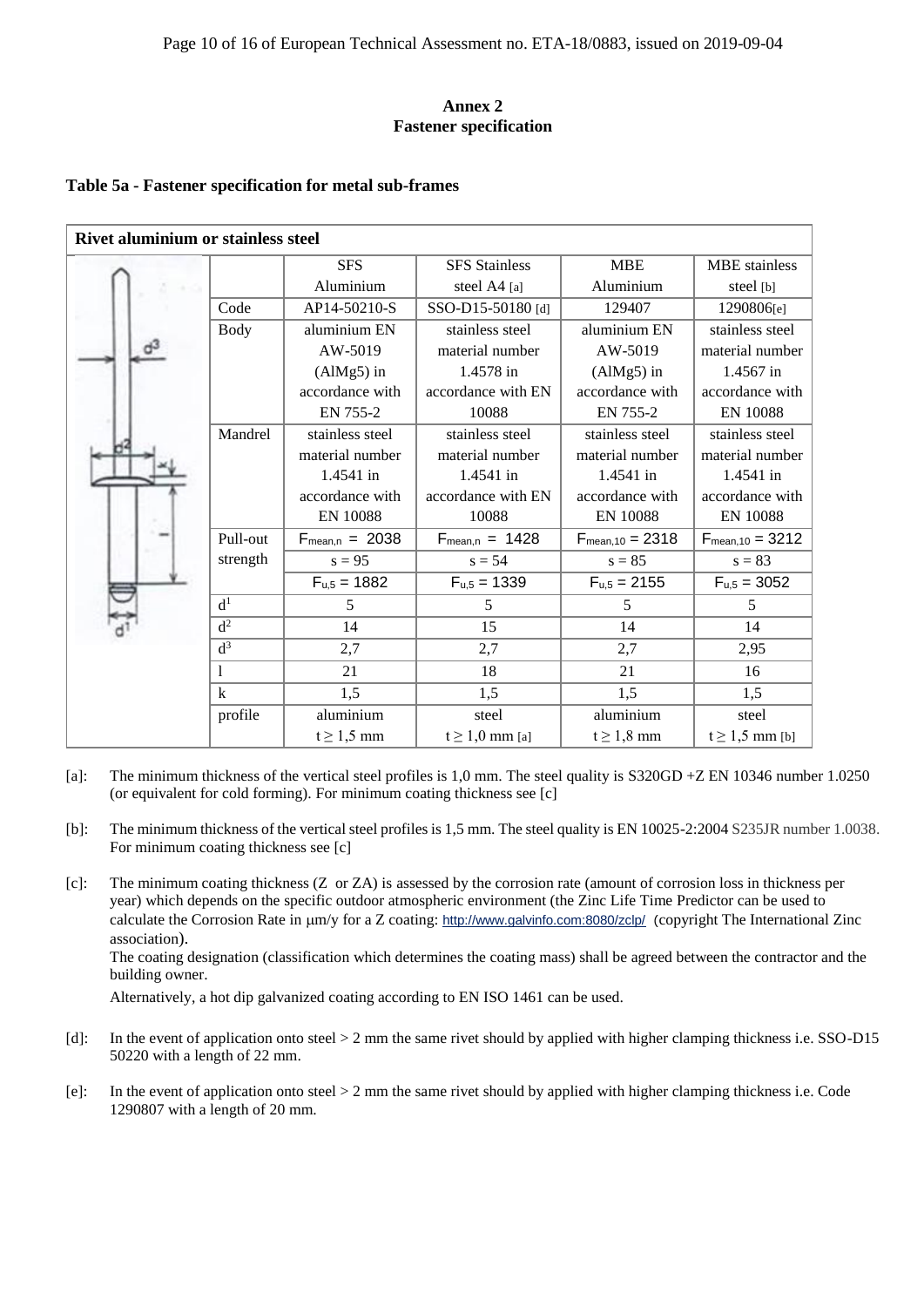| Table 5b – TU-S 6x13 blind fastener specification for secret fixing clip         |              |                                                                          |  |  |
|----------------------------------------------------------------------------------|--------------|--------------------------------------------------------------------------|--|--|
|                                                                                  | manufacturer | SFS intec                                                                |  |  |
| Ø3,3                                                                             | code         | TU-S $6x13$ [a]<br>or TU-6x11 [b]                                        |  |  |
|                                                                                  | body         | stainless steel material number<br>1.4401<br>in accordance with EN 10088 |  |  |
| Ø6.C                                                                             | mandrel      | electro-galvanised carbon steel                                          |  |  |
| 8                                                                                |              |                                                                          |  |  |
| [a]: thickness (Table 12b): $t = 5$ mm<br>[b]: thickness (Table 12b): $t = 3$ mm |              |                                                                          |  |  |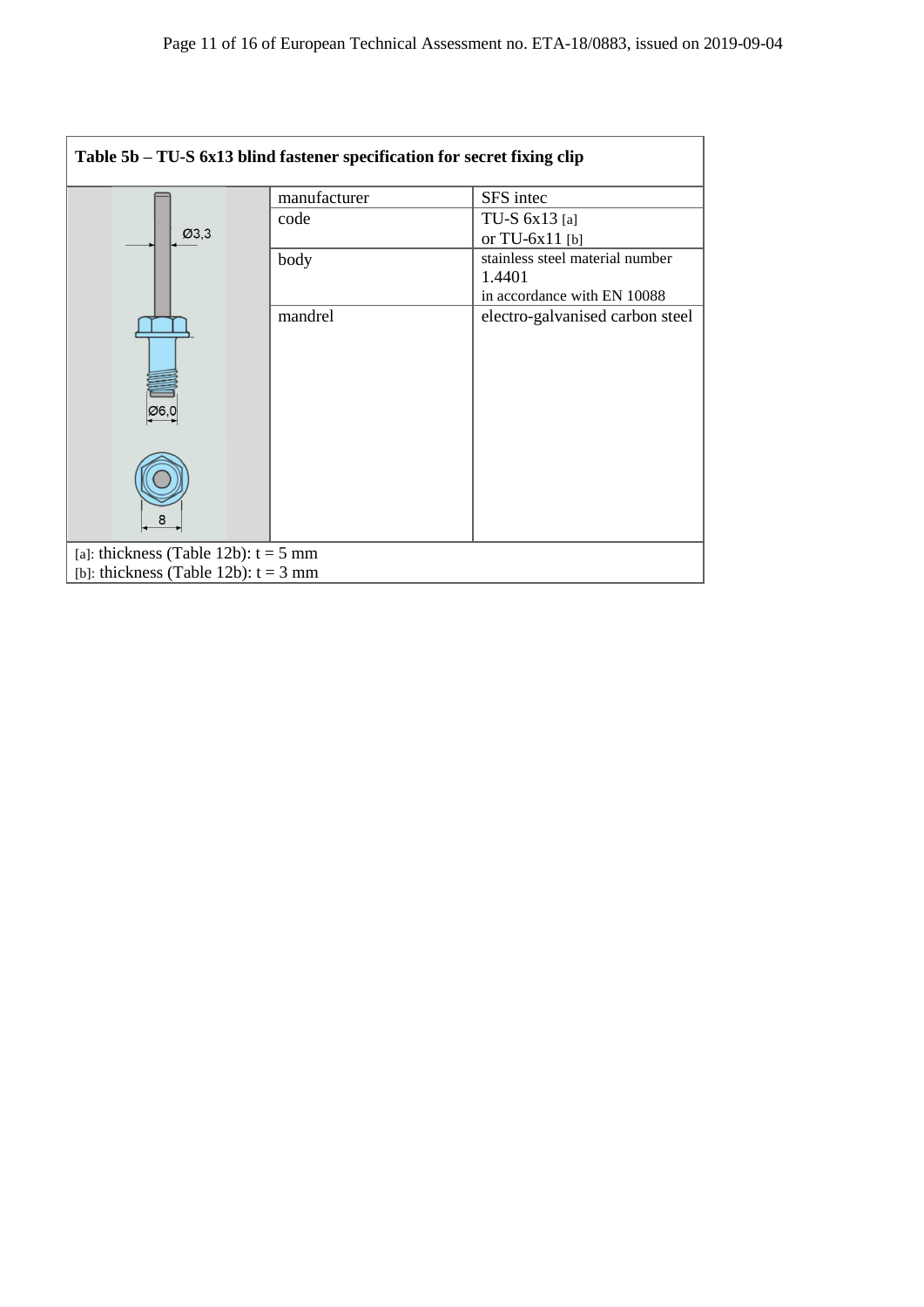#### **Annex 3 Performance**

## **Impact resistance**

| Table 6a. Use category and shatter properties of Rockpanel Premium A2 with rivet fixing |             |              |             |            |  |
|-----------------------------------------------------------------------------------------|-------------|--------------|-------------|------------|--|
| Body                                                                                    | Category IV | Category III | Category II | Category I |  |
| Hard body 1 joule                                                                       | pass        |              |             |            |  |
| Hard body 3 joule                                                                       | ---         | pass         | pass        | pass       |  |
| Hard body 10 joule                                                                      |             |              | pass        | pass       |  |
| Soft body 10 joule                                                                      | pass        | pass         | ---         | $- - -$    |  |
| Soft body 60 joule                                                                      | $- - -$     | ---          | fail        | fail       |  |

|                                  |                |                          | Table 6b. Use category and shatter properties of Rockpanel Premium A2 with concealed anchoring system |                                                                                  |                        |                                                              |       |  |
|----------------------------------|----------------|--------------------------|-------------------------------------------------------------------------------------------------------|----------------------------------------------------------------------------------|------------------------|--------------------------------------------------------------|-------|--|
| Lay-out of the panels            |                | b                        | □                                                                                                     | b<br>a <sub>1</sub><br>a <sub>2</sub><br>╕<br>a<br>⊟<br>a<br>G<br>a <sub>2</sub> | $a_{1}$<br>b<br>$\Box$ | a <sub>1</sub><br>b<br>a <sub>2</sub><br>a<br>a <sub>2</sub> |       |  |
| $a_1/a_2$                        |                | Edge distance (mm)       | 80/80                                                                                                 |                                                                                  | 80/80                  | 80/80                                                        | 80/80 |  |
| b                                |                | Secret fixing clip (mm)  | 750                                                                                                   |                                                                                  | 520                    | 750                                                          | 520   |  |
| a                                |                | Horizontal profiles (mm) | 520                                                                                                   |                                                                                  | 600                    | 600<br>600                                                   |       |  |
|                                  |                |                          | <b>Impact Category</b>                                                                                |                                                                                  |                        |                                                              |       |  |
|                                  | H2             | Hard body 3 J            |                                                                                                       |                                                                                  |                        |                                                              |       |  |
| H <sub>3</sub><br>Hard body 10 J |                |                          |                                                                                                       |                                                                                  |                        |                                                              |       |  |
| Body                             | S <sub>2</sub> | Soft body 60 J           |                                                                                                       |                                                                                  |                        |                                                              |       |  |
|                                  | S <sub>3</sub> | Soft body 300 J          |                                                                                                       |                                                                                  | $\mathbf{I}$           |                                                              |       |  |
|                                  | S <sub>4</sub> | Soft body 400 J          |                                                                                                       |                                                                                  | fail                   |                                                              |       |  |

## **Dimensional stability**

| <b>Table 7.</b> Deformation Rockpanel Premium A2 in accordance with EN 438-2         |                     |                    |
|--------------------------------------------------------------------------------------|---------------------|--------------------|
|                                                                                      | Premium A2, 11 mm   |                    |
| characteristic                                                                       | length of the board | width of the board |
| deformation                                                                          | 0,061%              | 0,066%             |
| dry heat $23^{\circ}$ / 50% to $23^{\circ}$ C / 0% (mm/m)                            | $-0,240$            | $-0,290$           |
| coefficient of thermal expansion $(10^{-6} \text{°K}^{-1})$                          | 9,7                 | 9,7                |
| coefficient of moisture expansion 42% change RH (mm/m)<br>50% to 92% RH after 4 days | 0,204               | 0,207              |

## **Wind load resistance**

| Table 8                                          | Test results average failure load panel fixing N/m <sup>2</sup><br>Positions according to Table 10 |      |      |  |  |
|--------------------------------------------------|----------------------------------------------------------------------------------------------------|------|------|--|--|
|                                                  | M                                                                                                  |      |      |  |  |
| <b>Rivets</b>                                    | 4266                                                                                               | 3641 | 4047 |  |  |
| Secret fixing clip with two TU-S blind fasteners | 3446                                                                                               | 2632 | 3474 |  |  |

| Table 9                                          | Test results average strength panel fixing N<br>Positions according to Table 10 |      |     |  |  |
|--------------------------------------------------|---------------------------------------------------------------------------------|------|-----|--|--|
|                                                  |                                                                                 |      |     |  |  |
| Rivets                                           | 2750                                                                            | 1348 | 679 |  |  |
| Secret fixing clip with two TU-S blind fasteners | 2681                                                                            | 1018 | 601 |  |  |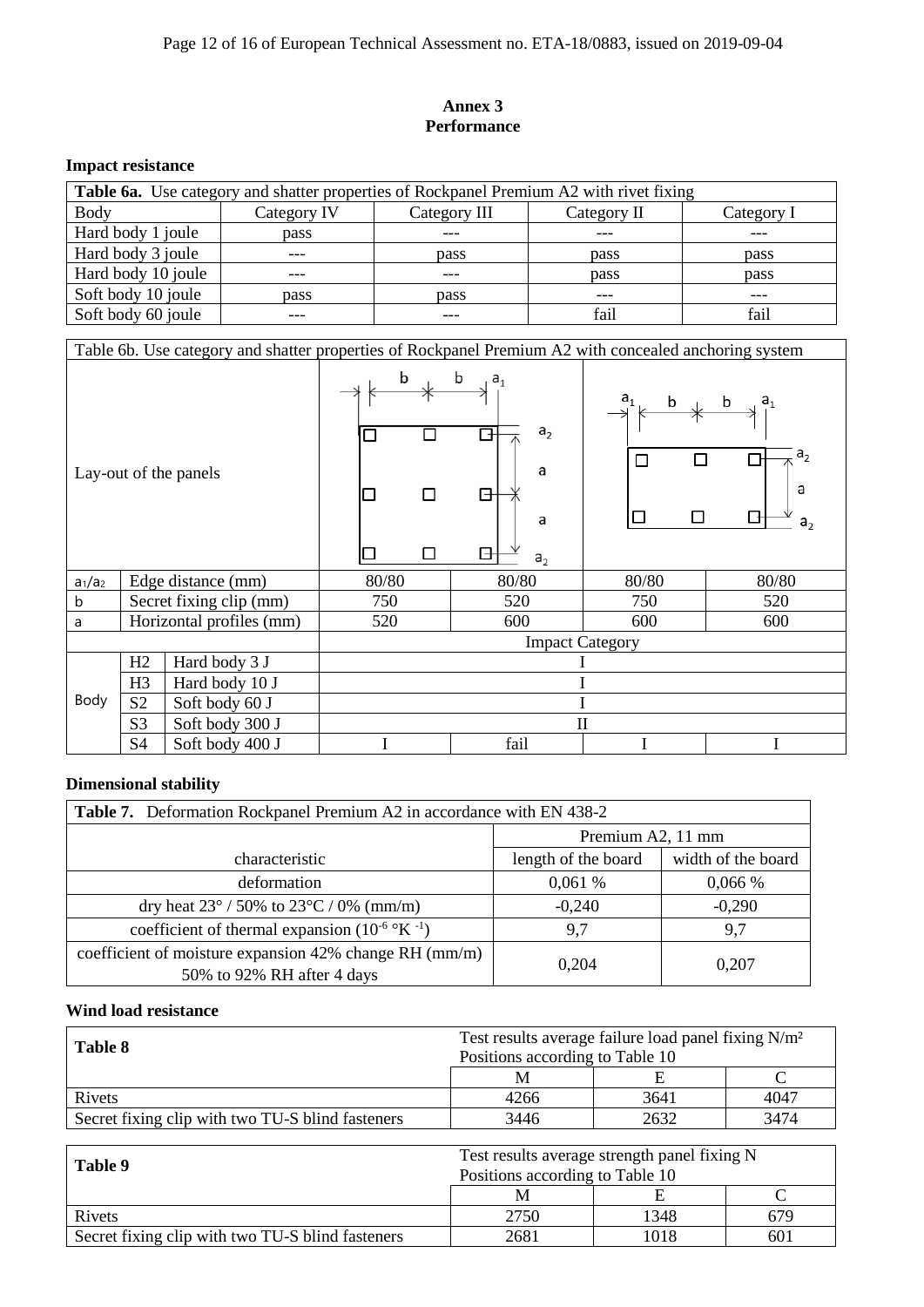**Fixing positions** 

|              |              |   | M: fixing in intermediate position                                 |
|--------------|--------------|---|--------------------------------------------------------------------|
|              |              |   | E: edge fixing<br>C: corner fixing                                 |
|              |              |   | See figure 2 for examples of possible                              |
| $\circ$<br>F | $\circ$<br>M | ٥ | installation methods for rivet fixing                              |
| $\circ$      | $\circ$      | o | Remark<br>Rivet fixing only with a riveting tool with rivet spacer |

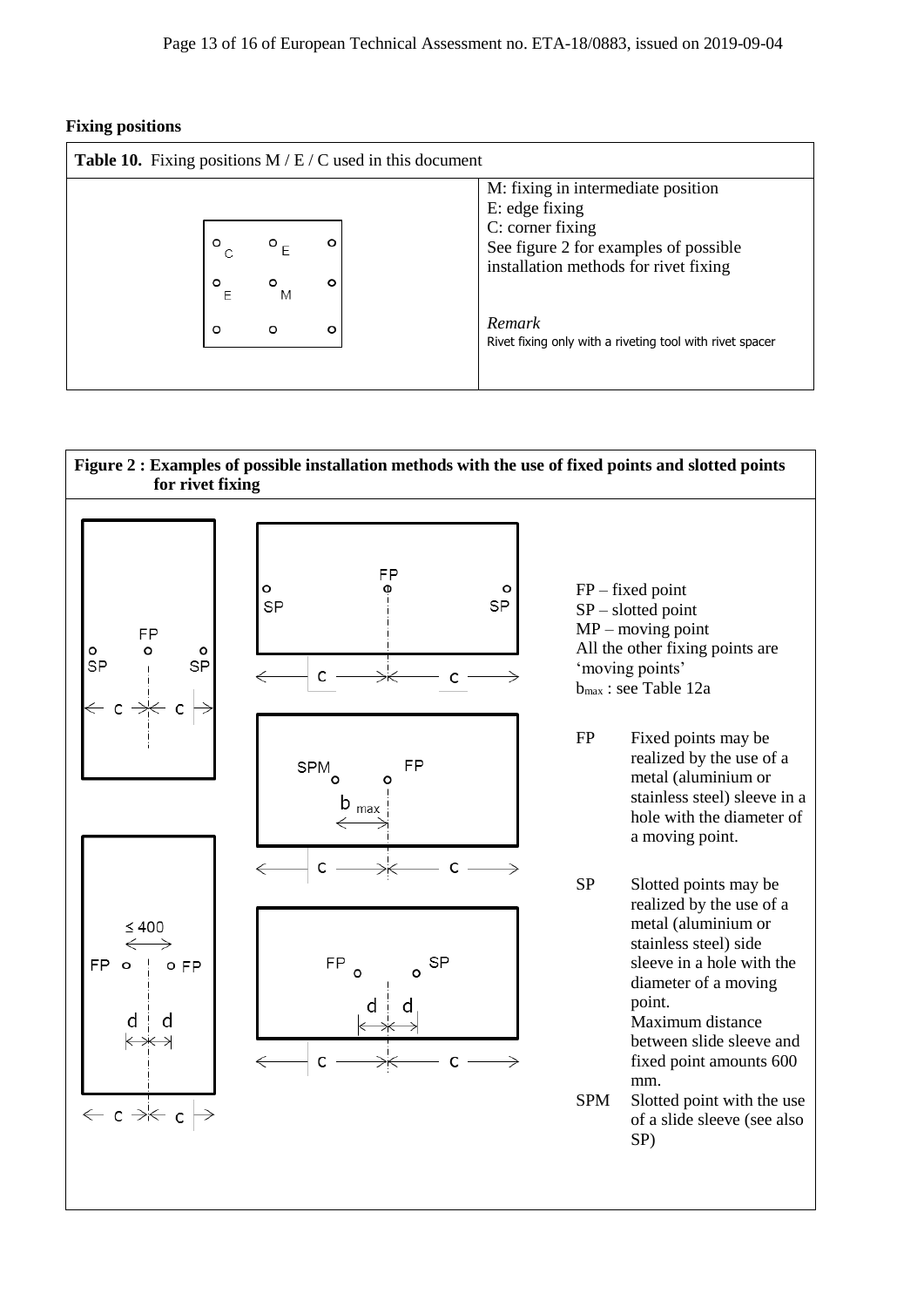#### **Annex 3** continued

|                |              |                |             | <b>Table 11.</b> Hole diameters for rivet fixing mm |                                            |                  |
|----------------|--------------|----------------|-------------|-----------------------------------------------------|--------------------------------------------|------------------|
|                |              |                |             |                                                     |                                            | rivet            |
|                | o            | o              | $\circ$     |                                                     | F - Fixed point                            | 5,1              |
|                | o            | $\overline{6}$ | $s^{\circ}$ |                                                     | S - Slotted holes                          | $5,1 \times 8,0$ |
|                | S<br>$\circ$ | $\circ$        | o           | a                                                   | Moving points - all<br>the other positions | 8,0              |
| a <sub>1</sub> |              |                |             | a <sub>2</sub>                                      |                                            |                  |

| Table 12a. Minimum edge distances and maximum distances between fastenings in mm          |                  |                  |           |           |    |                |
|-------------------------------------------------------------------------------------------|------------------|------------------|-----------|-----------|----|----------------|
|                                                                                           | $b_{\text{max}}$ | $a_{\text{max}}$ | $a_1$     | $a_2$     | d  |                |
| Rivet                                                                                     | 750              | 750              | $\geq 20$ | $\geq 50$ |    |                |
| TU-S undercut anchors<br>a.<br>$a_{1}$<br>b<br>b<br>a <sub>2</sub><br>a<br>a <sub>2</sub> | 750              | 600              | $\geq 80$ | $\geq 80$ | 30 | a <sub>1</sub> |

|                     | Table 12b. Hole diameter and hole drill for undercut anchors |                            |                                                            |  |  |  |
|---------------------|--------------------------------------------------------------|----------------------------|------------------------------------------------------------|--|--|--|
|                     | t<br>$h_{s}$<br>n <sub>1</sub>                               |                            | ø18<br>65                                                  |  |  |  |
| anchor              | TU-S 6x13                                                    | TU-S 6x11                  | $h_1$                                                      |  |  |  |
| t mm                | 5                                                            | 3                          | ø6h6                                                       |  |  |  |
| $h_s$ mm            | 8,0                                                          | 8,0                        |                                                            |  |  |  |
| $h_1$ mm            |                                                              | $8,5 +0,1/-0,1$            |                                                            |  |  |  |
| Hole diameter<br>mm |                                                              | $6,0$ ; tolerances +0/-0,1 | HSS blind hole drill bit 6,0<br>mm with depth control stop |  |  |  |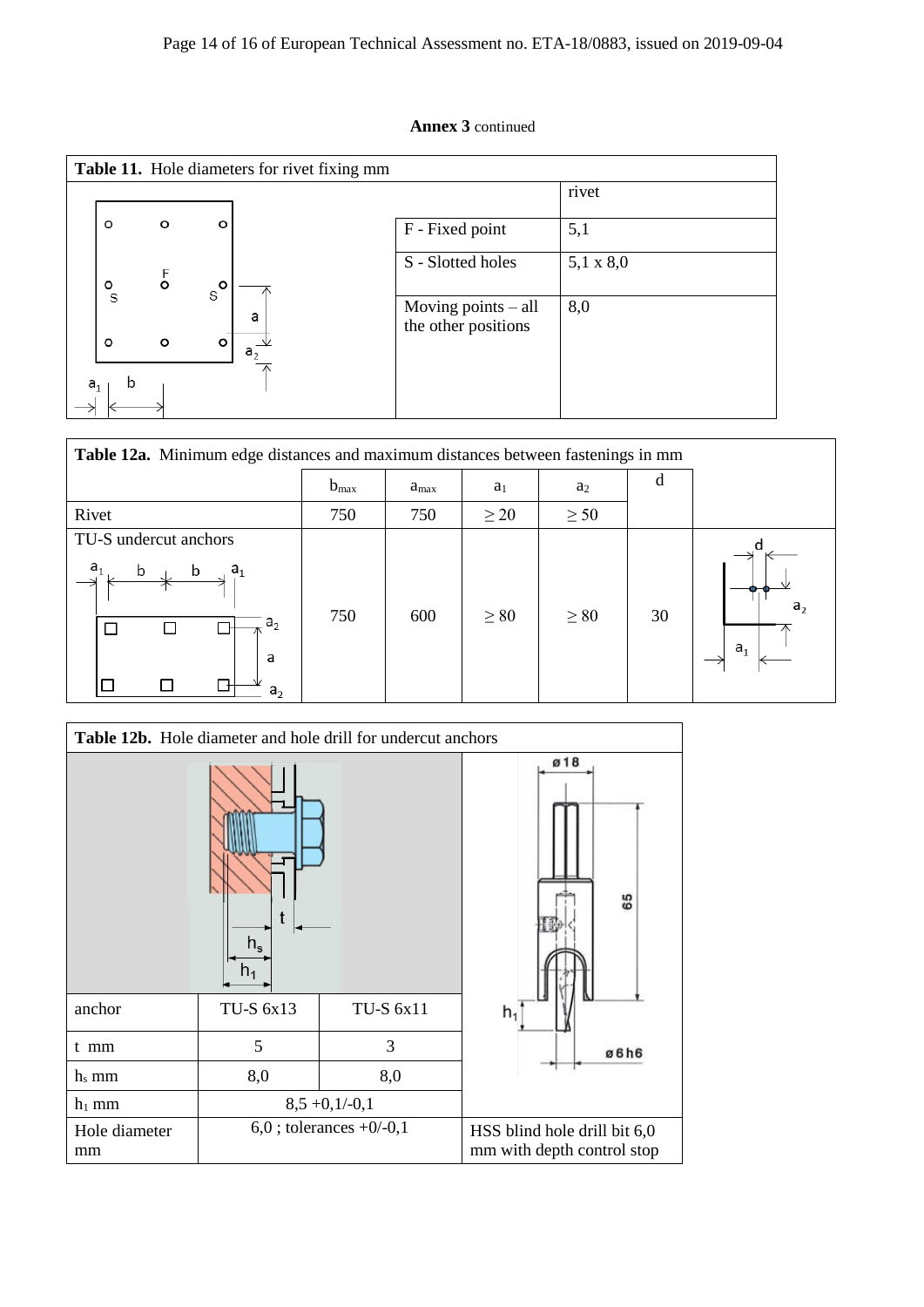#### **Annex 3** continued

| <b>Table 13a:</b> Characteristic axial load $X_k$ and design value of the axial load $X_d = \eta * X_k / \gamma_m$ |                                                                         |               |                 |             |      |
|--------------------------------------------------------------------------------------------------------------------|-------------------------------------------------------------------------|---------------|-----------------|-------------|------|
| for the combination rivet and Premium A2 panels [a]                                                                |                                                                         |               |                 |             |      |
| board thickness                                                                                                    |                                                                         |               | $11 \text{ mm}$ |             | (1)  |
|                                                                                                                    | location of the fixing in the panel                                     | M-middle      | E-edge          | C-corner    | (2)  |
| pull-through N                                                                                                     |                                                                         |               |                 |             | (3)  |
|                                                                                                                    | characteristic pull-through N                                           | 1228          | 788             | 797         | (4)  |
|                                                                                                                    | material factor Rockpanel $\gamma_m$                                    | 1,6           | 1,6             | 1,6         | (5)  |
|                                                                                                                    | conversion factor $\eta$                                                | 0,8           | 0,8             | 0,8         | (6)  |
|                                                                                                                    | design value $X_d$ of the pull-through N                                | 614           | 394             | 398         | (7)  |
| wind suction                                                                                                       |                                                                         |               |                 |             | (8)  |
|                                                                                                                    | average wind load in $N/m^2$                                            |               | 3641            | 4047        | (9)  |
|                                                                                                                    | average strength N                                                      | 2750          | 1348            | 679         | (10) |
|                                                                                                                    | material factor Rockpanel $\gamma_m$                                    | 1,6           | 1,6             | 1,6         | (11) |
|                                                                                                                    | conversion factor $\eta$                                                | 0,8           | 0,8             | 0,8         | (12) |
|                                                                                                                    | design value $X_d$ of the pull-through N                                | 1375          | 674             | 340         | (13) |
|                                                                                                                    | pull-out strength (lowest value of rivet/subframe combination)          |               |                 |             | (14) |
|                                                                                                                    | Pull-out $F_{u,5}$ N                                                    | $\geq 1300$   | $\geq 1300$     | $\geq$ 1300 | (15) |
|                                                                                                                    | material factor aluminium $\gamma_M$ [b]                                | 1,25          | 1,25            | 1,25        | (16) |
|                                                                                                                    | design value $X_d$ of the pull-out N                                    | 1040          | 1040            | 1040        | (17) |
|                                                                                                                    | design value of the axial load $X_d = \eta * (X_k / \gamma_m)$          |               |                 |             |      |
|                                                                                                                    | for the combination rivet and 11 mm panels N                            | 614           | 394             | 340         | (18) |
|                                                                                                                    | board span b                                                            | $\leq$ 750 mm |                 |             | (19) |
|                                                                                                                    | fixing distance a                                                       |               | $\leq$ 750 mm   |             | (20) |
|                                                                                                                    | [a] For correct fixing, a riveting tool with rivet spacer must be used; |               |                 |             |      |

[b]  $\gamma_M = \gamma_m / \eta$ 

| <b>Table 13b:</b> Characteristic axial load $X_k$ and design value of the axial load $X_d = \eta * X_k / \gamma_m$ |                                                                                   |               |                 |            |                  |
|--------------------------------------------------------------------------------------------------------------------|-----------------------------------------------------------------------------------|---------------|-----------------|------------|------------------|
| for a secret fixing clip fixed with two TU-S blind fasteners and Premium A2 panels [a]                             |                                                                                   |               |                 |            |                  |
| board thickness                                                                                                    |                                                                                   |               | $11 \text{ mm}$ |            | $\left(1\right)$ |
|                                                                                                                    | location of the secret fixing clip on the panel                                   | M-middle      | E-edge          | C-corner   | (2)              |
| axial resistance                                                                                                   |                                                                                   |               |                 |            | (3)              |
|                                                                                                                    | characteristic axial resistance N                                                 | 901           | 1175            | 1013       | (4)              |
|                                                                                                                    | material factor Rockpanel $\gamma_m$                                              | 1,6           | 1,6             | 1.6        | (5)              |
|                                                                                                                    | conversion factor $\eta$                                                          | 0,615         | 0,614           | 0,509      | (6)              |
|                                                                                                                    | design value $X_d$ of the of the axial resistance                                 | 346           | 451             | 322        | (7)              |
|                                                                                                                    | wind suction: lowest value pull-out (panel) and pull-through (secret fixing clip) |               | (8)             |            |                  |
| average wind load in N/m <sup>2</sup>                                                                              |                                                                                   | 3446          | 2632            | 3474       | (9)              |
|                                                                                                                    | average axial strength N                                                          |               | 1018            | 601        | (10)             |
|                                                                                                                    | material factor Rockpanel $\gamma_m$                                              |               | 1,6             | 1,6        | (11)             |
|                                                                                                                    | conversion factor $\eta$                                                          | 0,615         | 0,614           | 0,509      | (12)             |
|                                                                                                                    | design value $X_d$ of the axial resistance N                                      |               | 391             | 191        | (13)             |
|                                                                                                                    | design value of the axial load $X_d = \eta * (X_k / \gamma_m)$ for the            | 346           | <b>391</b>      | <b>191</b> | (14)             |
| combination secret fix clip and 11 mm panels N                                                                     |                                                                                   |               |                 |            |                  |
|                                                                                                                    | distance b for the secret fixing clip                                             | $\leq$ 750 mm |                 |            | (15)             |
|                                                                                                                    | distance a for the horizontal channel profiles                                    |               | $\leq 600$ mm   |            | (16)             |

[a] for correct fixing of the TU-S blind fasteners the instructions of the manufacturer must be used